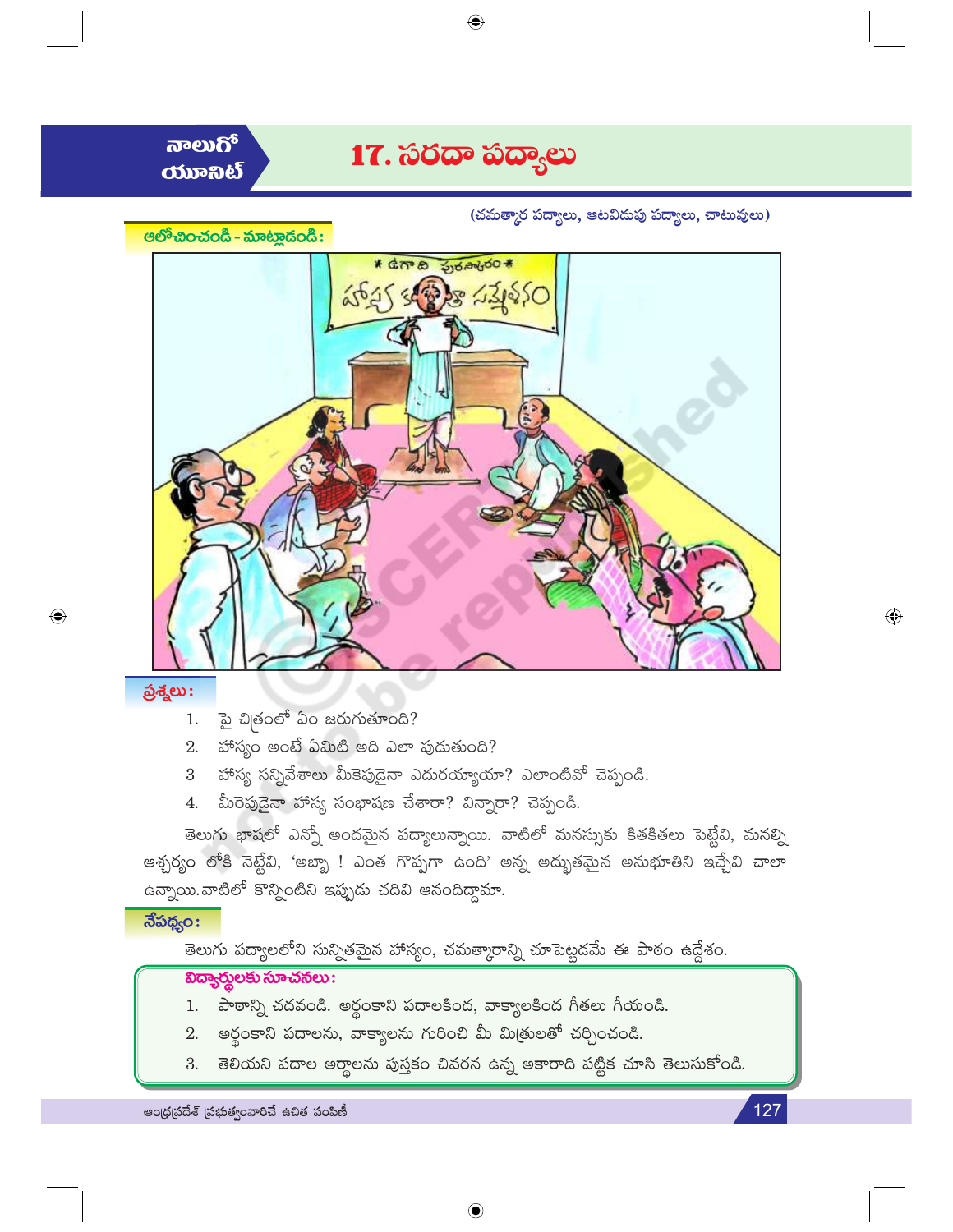

- ఆకుంటే ఈకుంటే మీకుంటే మాకుంటే అనే  $1.$ పదాలతో సరదాగా ఒక కవి చెప్పిన పద్యం.
- $\boldsymbol *$  కం. ఆకుంటే వృక్షంబగు ఈకుంటే లోభియౌను హీనాత్ముండౌ మీకుంటే మాకిమ్మా మాకుంటే మేము రాము మల్కిభరామా !

 $2.$  "మీసానకు కాళ్ళు మూడు మేదిని గల్గెన్" (మీసానికి మూడు కాళ్ళు వచ్చాయి) అనే సమస్యను కవి కింది విధంగా పూరణచేశాదు<mark>.</mark>

 $*$  కం. మీసానకు కాళ్లెక్కడ వాసిగ విన్నదియు లేదు వసు<mark>ధా</mark>స్థలిలో వాసన గంధము రాచెడు మీ సానకు కాళ్ళు మూడు మేదినిc గల్గెన్.



 $\bigoplus$ 



 $\bigoplus$ 

- ఈ కింది పద్యంలో పైకి ఇన్ని చోట్ల ఉండే వస్తువేదో 3. చెప్పమన్నట్లనిపిస్తుంది. కాని ఇందులోనే జవాబు ఉన్నది. వంగ (వంకాయ) తోటలో ఉంటుంది...... ఇలా (పతిదాన్నీ చదువుకోండి.
- వంగ తోట నుండు వరి మక్ళలో నుండు \* ఆ. జొన్న చేల నుండు చోద్యముగను తలుపు మూల నుండు తల పైన నుండును దీని భావమేమి తెలిసికొనుడు.

ఆంధ్రప్రదేశ్ (పభుత్వంవారిచే ఉచిత పంపిణీ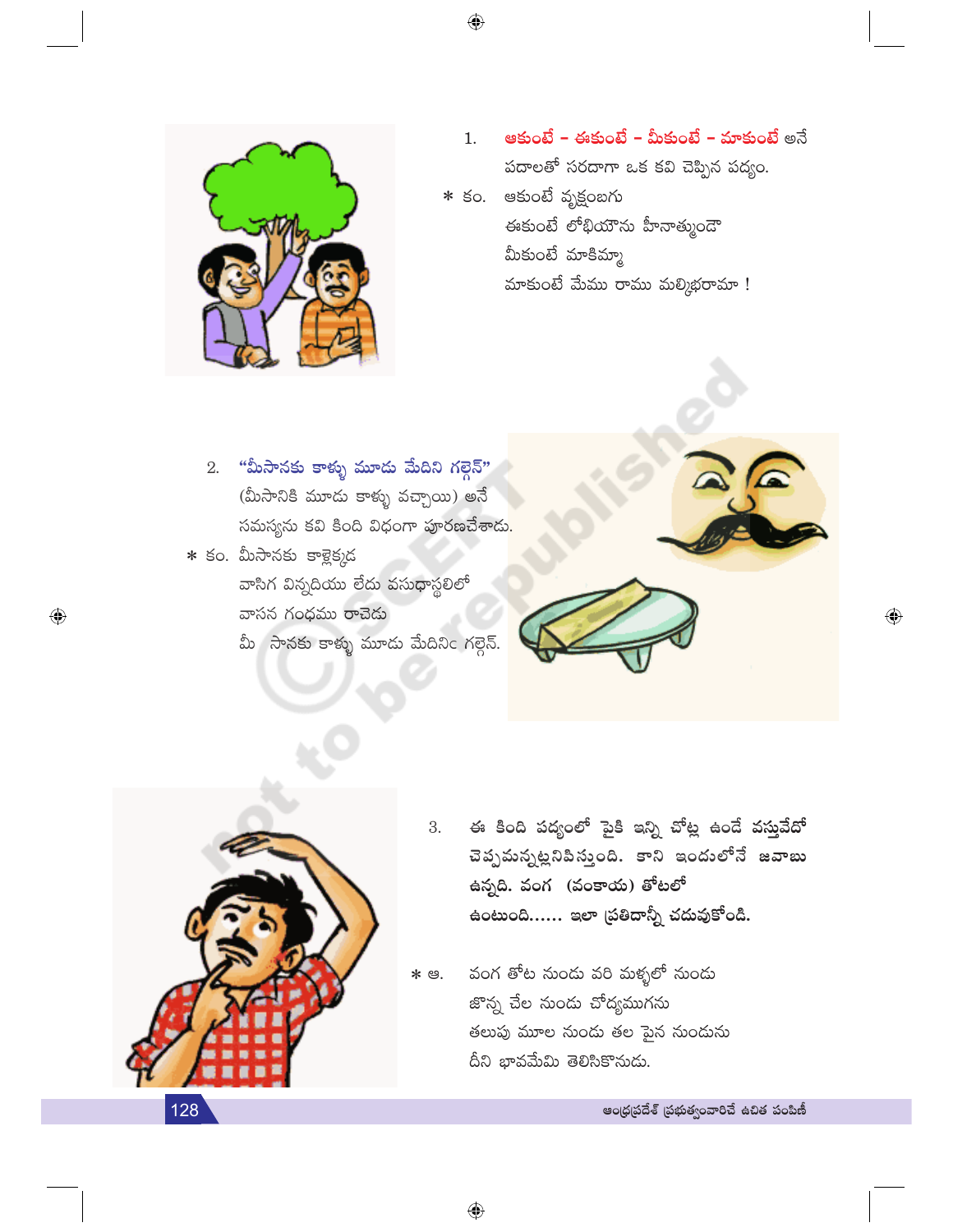

కింది పద్యంలో మూడు పాదాలలోని మూడు (పశ్నలకు ఒకే సమాధానం - 'కాయనే' (కాయదానికి) \* ఆ. మామిడేల పూచు మండు వేసంగిని ! బాలుండేల పోవు పసుల వెంట రాజుసేన నేల రహి జేర్చుచుందును ! మూట నొక్కమాట ముద్దుకృష్ణ !

" కాల్చడం " గురించి చమత్మారంగా చెప్పిన పద్యమిది. 5.

 $*$  చ. నరుండనువాండు ఖాండవ వనంబు వృథా దహనంబు చేసె వా సరవరుండైన యా పవన నందనుం దూరక లంకం గాల్చె నా హరుండు పురంబు లార్చె నన నంతియె గాని మహాదరిద్ర వి స్పురణను కాల్చువాండొకండు భూమింజనింపకబోయె నక్కటా!



- 6. వరపులోభిఅయిన రాజు తనను దాతగా పొగిడించుకోవాలనుకున్నాడు. ఆ విధంగా పద్యం చెప్పమని ఒక కవిని ఆజ్ఞాపించాడు. రాజాజ్ఞ తప్పదు. రాజు 'ఇచ్చినాడని' చెప్పాడు. ఆ ఇవ్వడమేమిటో కవి చమత్మారంగా చెప్పాడు.
	- ఇచ్చె యిచ్చెను రాజు ఏమిచ్చినాండన ఇంటిలోపల నుండ నిచ్చినాండు పొరుగూళ్ల వెంబడి పోయి ముష్టెత్తుక యింటికి మళ్లి రానిచ్చినాండు చలివణంకుకు (పక్క శయనంబు లేకుంటె చేతులు ముడుచుకో నిచ్చినాండు గాసాని కొకవేళ కలిగి యుండకపోతె నింటింట పస్తుండ నిచ్చినాండు వీథులందున తిరుగబోనిచ్చినాండు భిక్షుకుండని ట్రతుక పోనిచ్చినాండు చేసికున్నంత భోంచేయ నిచ్చినాండు ఇట్టి పనులెల్ల రక్షించు నీశ్వరుండు.

 $\bigoplus$ 

129

 $\bigoplus$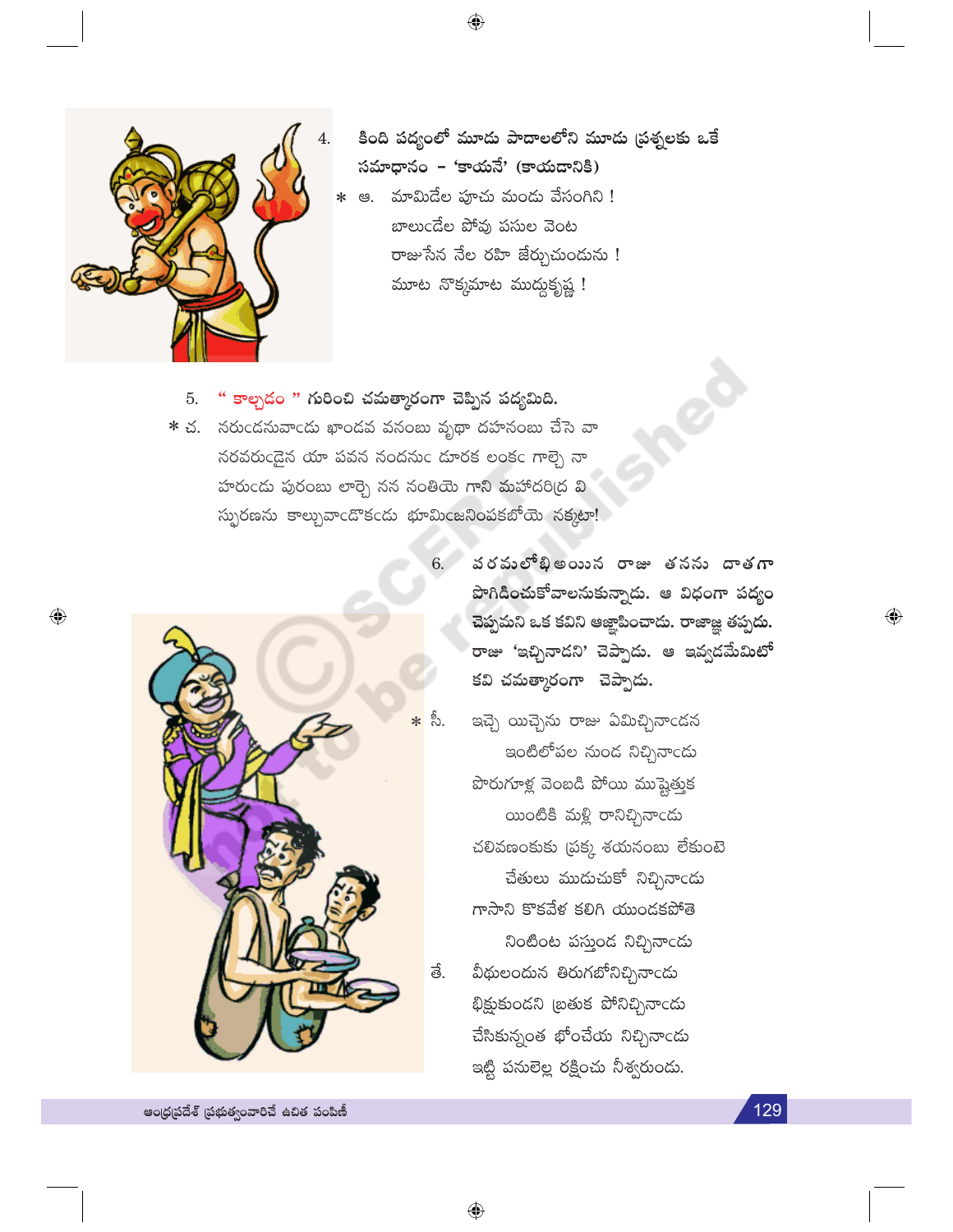ಭಾವಾಲು:

ఓ మల్కిభరామా! ఈ లోకంలో ఆకులు సమృద్ధిగా ఉంటే దాన్ని వృక్షం అంటారు. దానం చేయకుంటే 1. అతన్ని లోభి అని పిలుస్తుంది లోకం. అది చెడుగుణం అవుతుంది. మీకు సంపదలున్నాయి. వాటిని మాకు ఇవ్వండి. మాకే గనక సంపద ఉంటే మీ దగ్గరకు వచ్చి కోరం కదా !

 $\bigoplus$ 

- మీసానికి కాళ్లు ఎక్కడ ఉంటాయి? ఈ భూమిమీద ఇలాంటి వింత గురించి వినలేదు. సువాసనను 2. వెదజల్లే గంధాన్ని తీసే మీ సాన పీటకు మూడు కాళ్లు ఉంటాయి. ఇందులో "మీసానకు" అనే పదం చమత్కారంకోసం చెప్పినది. 'మీసానకు' అంటే మీసానికి అని అర్థం వస్తుంది. మీ ''సానకు'' అని విడదీస్తే మీకున్న సానపీటకు అన్న అర్థం వచ్చి సమస్య పరిష్కారం అవుతుంది.
- వంగతోటలో ఏముంది? వరిమళ్ళలో ఏముంది? అనే పొడుపు వస్తువు కొరకు వెదకడం సహజం. 3. కాని ఇక్కడ వెదకనక్కరలేదు. వంగ – తోటలో ఉంటుంది కదా! వరి ఎక్కడ ఉంటుంది? మళ్ళలోనే కదా! అని వంగతోట వరిమడి, జొన్నచేను, తలుపుమూల, తలమీద అన్నవి సమాసపదాలు గాకుండా వాటిలో మధ్య ఒక అద్దుగీత గీస్తే భావం సరిపోతుంది.
- ఓ ముద్దకృష్ణా ! మామిడి చెట్టు వేసవిలోనే ఎందుకు పూత పూస్తుంది. బాలుదు పశువుల వెంట 4. ఎందుకు పోతాడు ? రాజు సేనను ఎందుకు పెంచుతాడు? పై మూడింటికీ ఒకే సమాధానం కాయనే. మామిడి పూసేది కాయడానికే. బాలుడు పశువుల వెంట పోవడం వాటిని కాయడానికే. సేన కూడా (పజలను కాయడానికే – అంటే కాపాడడానికే అని భావం.
- ఒక పేద కవి చంకలో చిన్న కట్టెల మోపు పెట్టుకుని రాజువద్దకు వెళ్ళాడట. కట్టెల మోపుతో రావడంలోని 5. ఆంతర్యమేమిటో కవిని చెప్పమన్నాడు రాజు. అప్పుడు కవి ఈ పద్యాన్ని చెప్పాడు. అర్జునుడు ఖాండవ వనాన్ని కాల్చాడు. హనుమంతుడు లంకను కాల్చాడు. శివుడు త్రిపురాలను కాల్చేశాడు. కాని భయంకరమైన నా దారి(ద్యాన్ని కాల్చేవాడు ఇంతవరకు పుట్టలేదు కదా! (కవి దృష్టిలో అర్హునుడు, హనుమంతుడు, శివుడు చేసిన పనులు వృథా అయినవే. ఎందుకంటే ఖాండవ వనం దివ్యఓషదులతో ఒప్పినది. లంక బంగారపుది, స్వర్గతుల్యమైనది. (తిపురాలు బంగారు, వెండి, ఇనుముతో కూడినది. ఇవన్నీ గొప్పవే ఇటువంటి వాటిని కాల్చడం వృథాయే కదా! వీటి బదులు భయంకరమైన తన దారి(ద్యాన్ని కాలిస్తే ఎంతో బాగుంటుంది కదా అని భావించాడు కవి).
- మారాజు మాకు చాలా ఇచ్చినాడు. ఏమిచ్చినాడంటే మా ఇంట్లో మాఇంట్లో మమ్ములను ఉండనిచ్చాడు. 6. పక్క ఊరెళ్ళి బిచ్చమెత్తుకుని మళ్ళీ మా ఇంటికి రానిచ్చాడు. బాగా చలిపెదుతుంటే పదుకోవదానికి ఏమీ లేకపోయినా చేతులు ముదుచుకోనిచ్చాడు. తినడానికి ఏమీ లేనపుడు పస్తులుందనిచ్చాడు. వీథులలో తిరగనిచ్చాడు. బిచ్చగాడిలా బతకనిచ్చాడు. చేసుకున్నది తిననిచ్చాడు. ఇటువంటి పనులను భగవంతుడు రక్షించుగాక. (ఇది ఎత్తిపొడుపు. రాజు ఇచ్చినవన్నీ ఖర్చులేనివే. ఇందులో ఆయన చేతినుండి ఇచ్చిందేమీ లేదు. దీనివల్ల కవికి ఒరిగినది ఏమీలేదు. ఈ పద్యంలో 'ఇచ్చి' అన్న పదంతో చమత్కారాన్ని చేశాదు కవి.)

 $\bigoplus$ 

 $\bigoplus$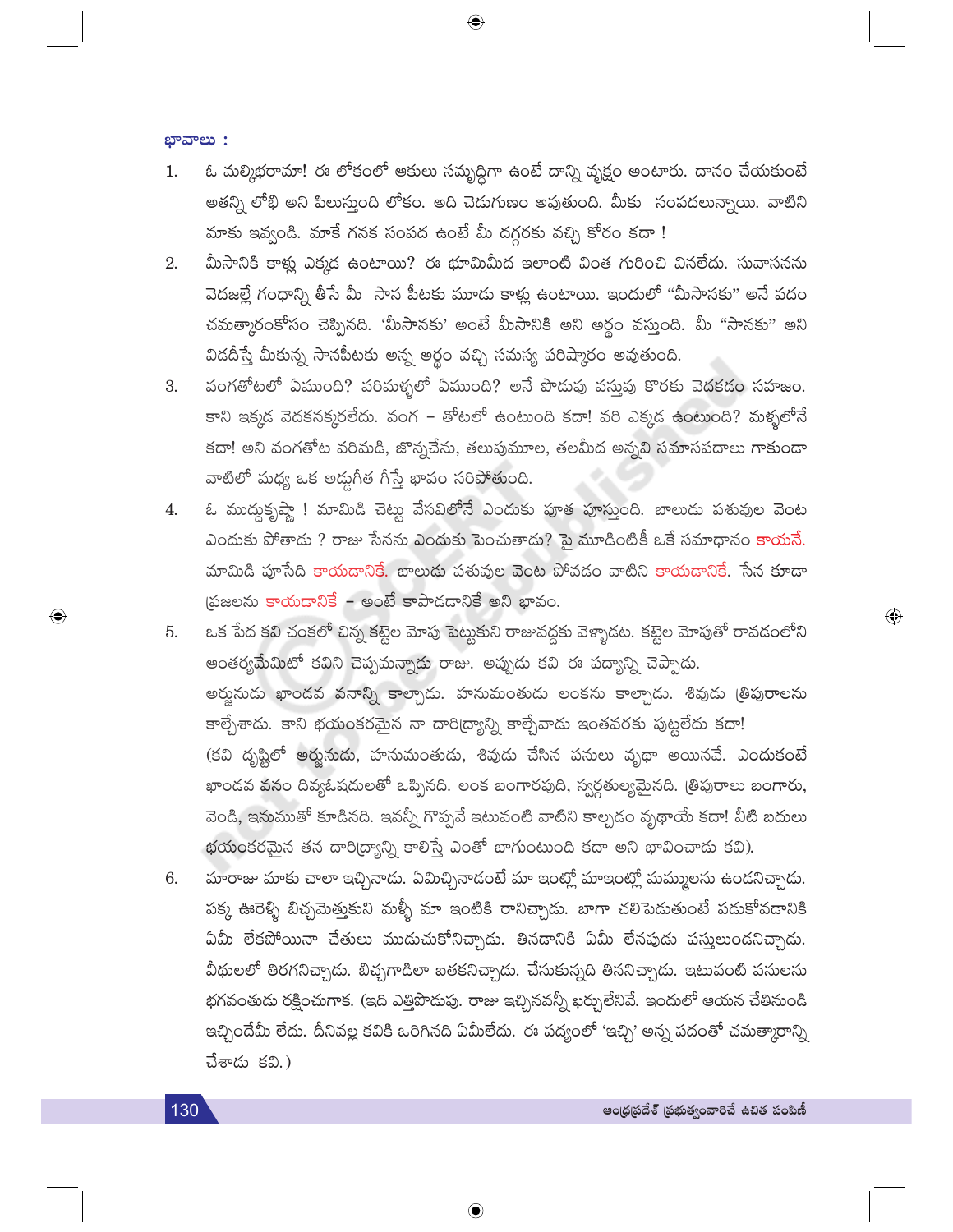

<mark>I. කිර්ශිර-ක</mark>ිංහුයියිර



- 1. పాఠంలోని బొమ్మను చూడండి. ఏం జరుగుతూందో చెప్పండి.
- 2. మీకు తెలిసిన సరదా గేయాలు చెప్పండి.
- 3. మీరు విన్న పద్యాలలో మీకు నచ్చిన పద్యం ఏది? ఎందుకు?
- 4. పాఠంలోని పద్యాలను రాగంతో, భావంతో చదవండి.
- 5. ఒక్కొక్క పద్యం భావాన్ని సొంతమాటల్లో చెప్పండి.

## II. **చదవడం - రాయడం**



 $\bigoplus$ 

|  |                                               |                             | 1.  కింది పద్యాన్ని చదవండి. (పశ్నలు తయారుచేయండి. |  |  |                                                      |  |                                                             |  |  |  |  |  |  |
|--|-----------------------------------------------|-----------------------------|--------------------------------------------------|--|--|------------------------------------------------------|--|-------------------------------------------------------------|--|--|--|--|--|--|
|  |                                               |                             | వంగ తోట నుండు వరి మళ్ళలో నుండు                   |  |  |                                                      |  |                                                             |  |  |  |  |  |  |
|  |                                               | జొన్న చేల నుండు చోద్యము గను |                                                  |  |  |                                                      |  |                                                             |  |  |  |  |  |  |
|  |                                               |                             | తలుపు మూల నుందు తలపైన నుందును                    |  |  |                                                      |  |                                                             |  |  |  |  |  |  |
|  |                                               |                             | దీని భావ మేమి తెలిసికొనుడు                       |  |  |                                                      |  |                                                             |  |  |  |  |  |  |
|  | అ.                                            |                             |                                                  |  |  |                                                      |  |                                                             |  |  |  |  |  |  |
|  |                                               |                             |                                                  |  |  |                                                      |  |                                                             |  |  |  |  |  |  |
|  | $\infty$ .                                    |                             |                                                  |  |  |                                                      |  |                                                             |  |  |  |  |  |  |
|  | ఈ.                                            |                             |                                                  |  |  |                                                      |  |                                                             |  |  |  |  |  |  |
|  |                                               |                             |                                                  |  |  | 2.  మామిడేల పూచు పద్యానికి భావాన్ని రాయండి.          |  |                                                             |  |  |  |  |  |  |
|  | 3.  కింది పదాలను జతపరచండి. వాక్యాలుగా రాయండి. |                             |                                                  |  |  |                                                      |  |                                                             |  |  |  |  |  |  |
|  |                                               |                             |                                                  |  |  | అ. మామిడి ( ) ఎ. చెడుగుణం                            |  |                                                             |  |  |  |  |  |  |
|  |                                               |                             | ఆ. లోభి (  ) బి. ఆకులు                           |  |  |                                                      |  |                                                             |  |  |  |  |  |  |
|  |                                               |                             |                                                  |  |  | ఇ. వృక్షం (  ) సి. వేసవికాలం                         |  |                                                             |  |  |  |  |  |  |
|  |                                               |                             | ఈ. రాజు (     ) డి. చేలు                         |  |  |                                                      |  |                                                             |  |  |  |  |  |  |
|  |                                               | ఉ. జొన్న (                  |                                                  |  |  | ) ఇ. సైన్యం                                          |  |                                                             |  |  |  |  |  |  |
|  |                                               |                             |                                                  |  |  | 4.  పాఠం ఆధారంగా కింది (పశ్నలకు తగిన జవాబులు రాయండి. |  |                                                             |  |  |  |  |  |  |
|  |                                               |                             |                                                  |  |  | అ.  చమత్కార  పద్యాలమీద మీ అభి[ప్రాయం ఏమిటి?          |  |                                                             |  |  |  |  |  |  |
|  |                                               |                             |                                                  |  |  |                                                      |  | అ.   వంగతోట, వరిమడి మొ॥న పంట పొలాలను గురించి మీ సొంతమాటల్లో |  |  |  |  |  |  |
|  |                                               | రాయండి.                     |                                                  |  |  |                                                      |  |                                                             |  |  |  |  |  |  |
|  |                                               |                             |                                                  |  |  |                                                      |  | ఇ. కవి మూడు (పశ్నలకు ఒకే సమాధానం ఎలా చెప్పాడో వివరించండి.   |  |  |  |  |  |  |
|  |                                               |                             |                                                  |  |  |                                                      |  |                                                             |  |  |  |  |  |  |

SO

 $\bigoplus$ 

 $\bigcirc$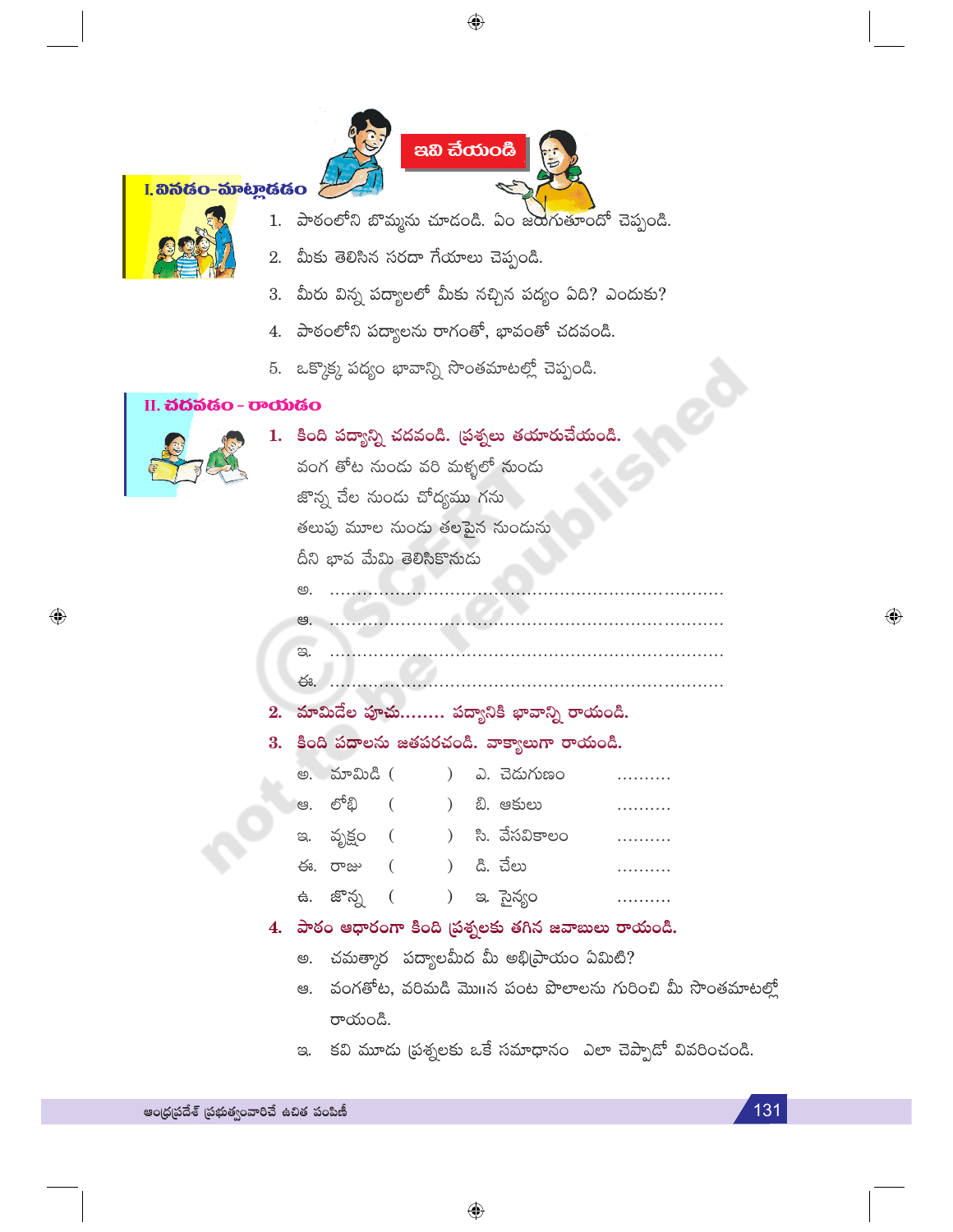

**IV.** ನದಚಾಲಂ

 $\bigoplus$ 

#### $1.$  కింది (పశ్నలకు జవాబులు రాయండి.

అ. పొడుపు కథ అంటే ఏమిటి? వివరించండి.

 $\bigoplus$ 

- ఆ. సమస్యాపూరణం అంటే ఏమిటి? సోదాహరణంగా వివరించండి.
- ఇ. ఆకుంటే, ఈకుంటే, మీకుంటే, మాకుంటే అనే పదాలతో ఎలా పద్యం చెప్పాడో రాయండి.
- ఈ. (పజల పేదరికాన్ని గురించి కవి ఏ విధంగా ఆవేదన చెందాడు?
- ఉ. ఇంటి యజమాని లోభి అయితే ఆ ఇల్లు ఎలా ఉంటుందో రాయండి.
- ఊ. కింది పద్యాన్ని పాదభంగం లేకుండా పూరించండి.

మీసానకు .................................. మేదినింగల్గెన్.

#### 2. వ్యాసరూప సమాధాన (పశ్నలు

కింది (పశ్నలకు పది వాక్యాలలో జవాబులు రాయండి.

- అ. పాఠంలోని పద్యాలలో ఉన్న విశేషాలు ఏమిటి?
- ఆ. పరమలోభి అయిన రాజును గురించి కవి తన బాధను ఏవిధంగా తెలిపాదు?

 $\bigoplus$ 

| 1. గీత గీసిన పదాలకు అరాలను రాయండ |  |  |  |
|----------------------------------|--|--|--|
|----------------------------------|--|--|--|

- అ. చెట్టుకొమ్మను పట్టుకొని వానరం ఊగుతున్నది.
- ఆ. జొన్న చేల నుండు చోద్యము గను.
- ఇ. అతడు పరమ లోభి.
- ఈ. రాజు సేన (పజలను రక్షించింది.

 $\bigoplus$ 

- ఉ. మా ఊరిలో పెద్ద మ(రివృక్షం ఉంది.
- కింది పదాలకు అదే అర్థం వచ్చే మరి రెండు పదాలు రాయండి.

| ఈ. పురం |  |
|---------|--|
|         |  |

3. కింది పదాలకు వ్యతిరేకపదం రాయండి.పదం, వ్యతిరేకపదం రెండూ ఉండేలా వాక్యాలు రాయండి.

|  | అ. హీనం x …………….   ……………       |  |
|--|--------------------------------|--|
|  |                                |  |
|  | <u>ఇ. అందం x …………….</u> ……………. |  |
|  | ఈ. సువాసన × …………….             |  |

ఆంధ్రప్రదేశ్ (పభుత్వంవారిచే ఉచిత పంపిణీ

132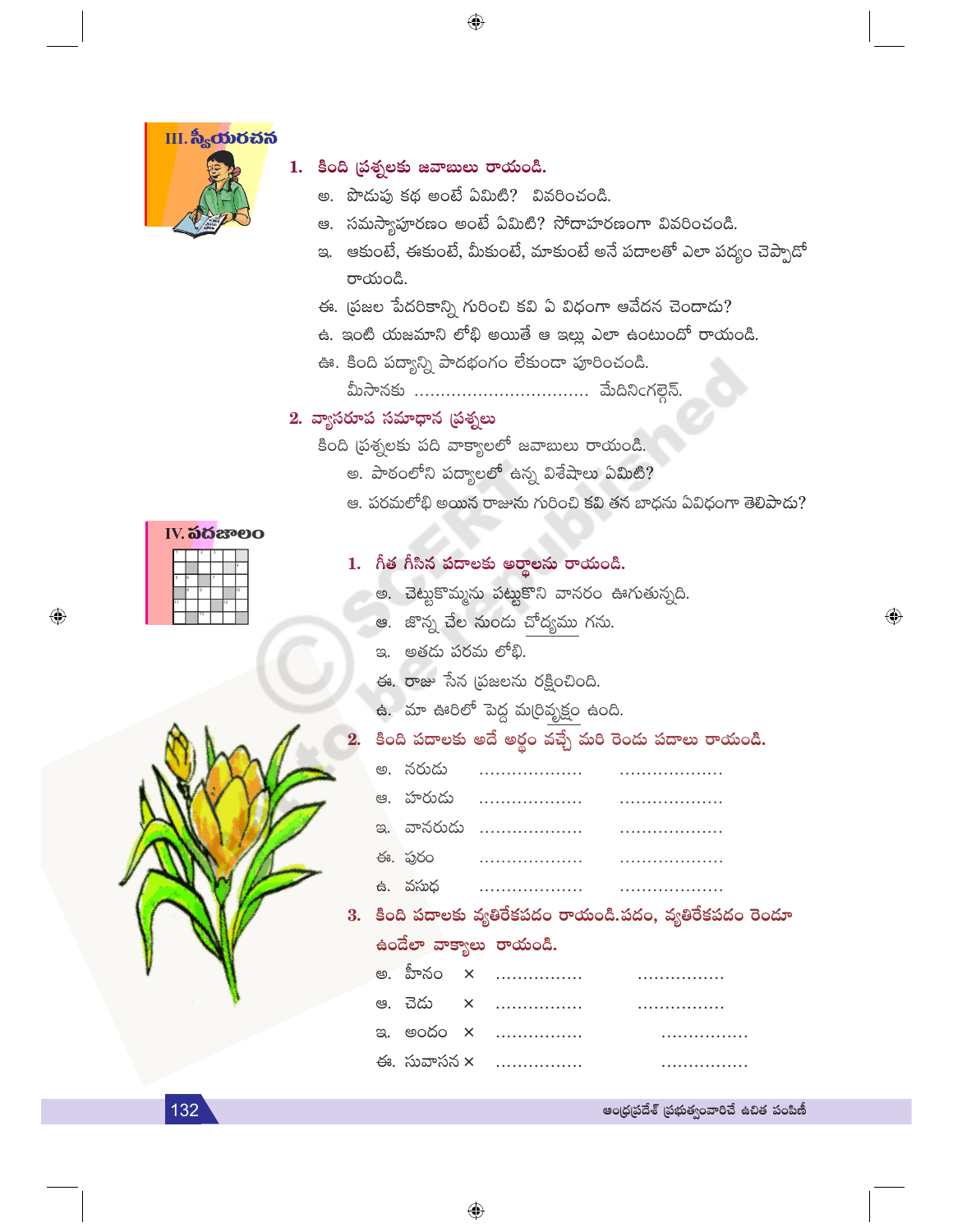## 4. కింది ఖాళీలను మీ పాఠం ఆధారంగా పూరించండి.

- అ. ఈకుంటే ................................. యౌను
- ఆ. వాసన ................................ రాచెడు
- తలుపు ............................... నుందు  $\infty$
- 
- ఉ. చేసికున్నంత ................................... నిచ్చినాదు

#### 5. కింది గదులలోని అక్షరాలతో వీలైనన్ని పదాలు రాయండి.

| ನ್  | న         | రు     | డు      | హ  |  |  |
|-----|-----------|--------|---------|----|--|--|
| వృ  | వీు       | మా బా  |         | రు |  |  |
| క్ష | సా        | ධා $ $ | లు   దు |    |  |  |
| ము  | లు $  \&$ |        | డు      | ವ್ |  |  |
| న   | రు        | డు     | తో      | ట  |  |  |

| $\bullet\bullet$ |  |  |  |  |  |  |  |  |  |  |  |  |  |  |  |  |  |  |
|------------------|--|--|--|--|--|--|--|--|--|--|--|--|--|--|--|--|--|--|
| $\sim$           |  |  |  |  |  |  |  |  |  |  |  |  |  |  |  |  |  |  |
|                  |  |  |  |  |  |  |  |  |  |  |  |  |  |  |  |  |  |  |
|                  |  |  |  |  |  |  |  |  |  |  |  |  |  |  |  |  |  |  |
|                  |  |  |  |  |  |  |  |  |  |  |  |  |  |  |  |  |  |  |

# <mark>V.</mark> సృజినాత్మకత

- 1. పాఠంలో మీకు నచ్చిన పద్యాన్ని చదవండి. దాని భావం ఆధారంగా కథను రాయండి.
- "ఇచ్చె యిచ్చెను రాజు ….." అనే పద్యం ఆధారంగా లోభి అయిన రాజుకూ, కవికీ 2. మధ్య సంభాషణను నవ్వు వచ్చేలా రాయండి.



 $\textcolor{black}{\textcolor{black}{\bigcirc}}$ 

- అ. భాషలో చమత్మారాలు ఉంటాయి. చమత్కారం కలిగించే వాక్యాలూ, కవితలూ ఉంటాయి. ఇలాంటివి ఆంగ్లం,ఉర్దూ,హిందీ మొదలయిన ఇతర భాషల్లో కూడా ఉంటాయి.వాటిని ఎవరినయినా అడిగి తెలుసుకొని రాయండి.
- ఆ. మోగిన గంటలు ...... గేయపాఠం, సరదా పద్యాలు......పద్యపాఠం, నేనైతే ......... అనేది వ్యాసం,మన భాషలు సంభాషణ పాఠం కదా...... ఇలా పుస్తకంలోని పాఠాలు వివిధ రూపాలలో ఉన్నాయి. పాఠాల పేర్లు, కవుల పేర్లు రాయండి. ఏ పాఠం ఏ రూపంలో ఉందో రాయండి. మిగతా భాషల పాఠ్యపుస్తకాలలోని పాఠాలు కూడా ఇలానే ఉన్నాయా? తెలుసుకొని చెప్పండి.

## VII. <mark>ಪ್ರೌజెక్</mark>లు <mark>చని</mark>



ఇతర చాటుకవులు, కాలం, బిరుదులు, వారి చాటుపద్యాలను సేకరించి ఆల్బమ్గా తయారుచేయండి.(పదర్శించండి.

 $\bigoplus$